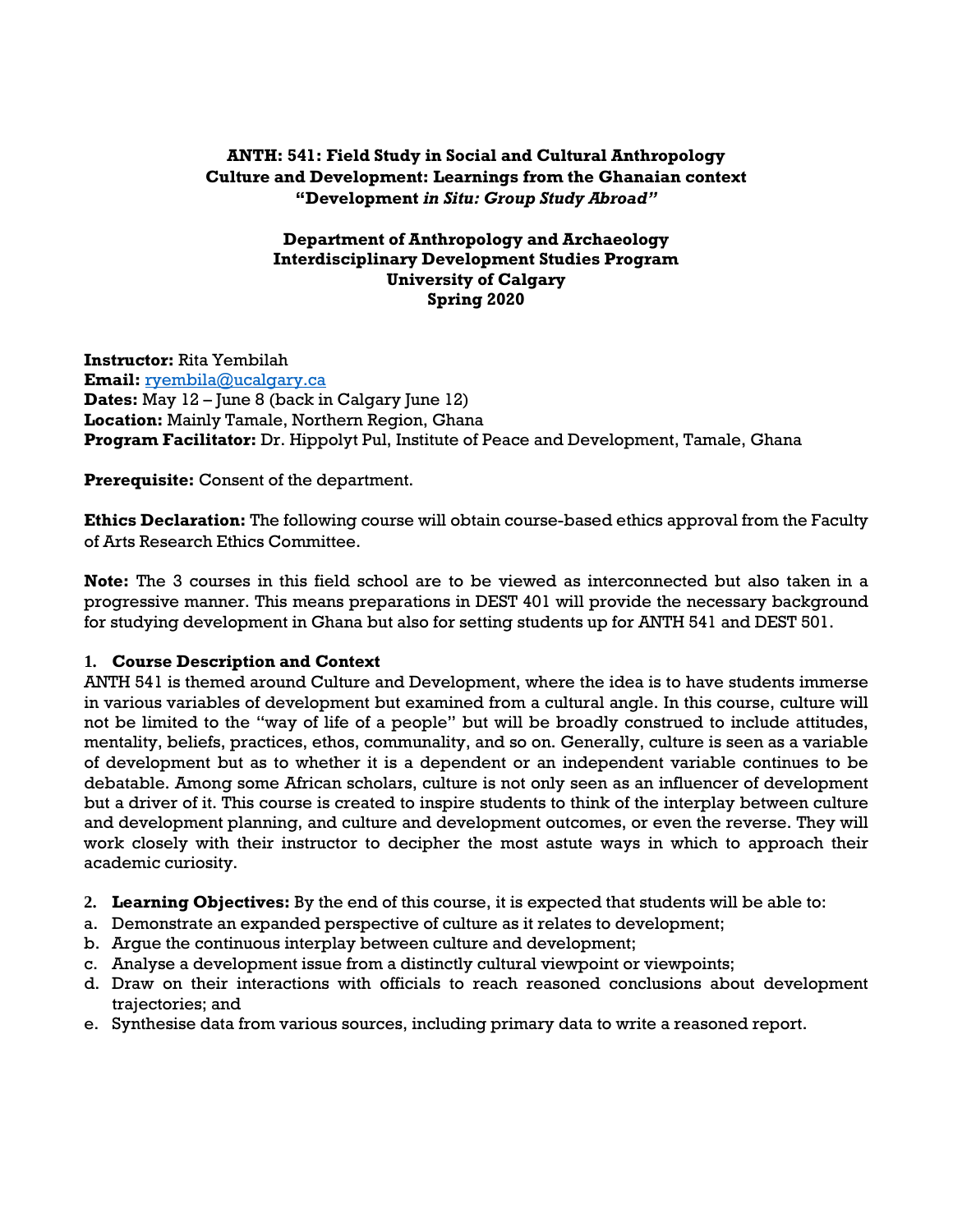### **3. Text books, Readings and Final Examination**

There is no textbook required for this course. However, suggestions for texts will come up that students should note and look up. Your Instructor and Facilitator will be available answer questions and direct you to needed material. Also, there is also no Registrar`s scheduled final exam.

### **4. Important Adherences whilst in Ghana**

Whilst in Ghana, students are encouraged to maximise the learning that can happen *in situ* through instruction and your own observations. Students will have the opportunity to experience the stark contradictions that have come to characterise the ambience of developing countries but is it vital that students work within the parameters of the group to keep our schedule running smoothly. To this end, all activities will be carried out collectively, even though individual or team work may happen within that time. Changes to schedule can occur due to factors outside of the control of the instructor, and will be announced as necessary, so be prepared to be open-minded and adaptable to changes. The group will have review sessions known as Instructor Debriefs where we will go over the day's activities and learn from them. Students are not allowed to initiate activities on their own, or to participate in activities that are not scheduled by the instructor without explicitly seeking permission to do so

## **5. Course Requirements and Evaluation**

## **5.1 Participation (30%)**

As alluded to in DEST 401, almost all the learning that happens in this program will be participatory. Besides this point participation fosters group dynamic. Participation will be student's opportunity to demonstrate that they are a team player but can work independently. Participation is construed to include all the activities that the group will undertake whilst in Ghana in all contexts. There will be meetings with local communities, bureaucrats, middle management and high-level players on the Ghanaian scene. There will be opportunities to engage with staff at the Institute of Peace and Development; visits to places of interest (tourism); and of course, there will be all the study related meetings with your instructor including participating in the mini-conference among others. A log will be kept of all the activities and assessed on an ongoing basis.

## **5.2 Presentation in Day's Digest Meetings (20%)**

Every third day from the groups very first meeting with experts in Ghana, two students per "day" would be billed to leads a day's digest discussion. These presentations, which will typically happen between 7 and 9 pm, would focus on content  $-themes$ , observations, insights, the particularities  $$ students picked up on, *but all your points must relate to culture as it relates to development.* The twostudent team will present to the group and moderate the meeting to its conclusion. *The aims of these digests are to take stock of the degree of commonality or divergence of thought that exists in the group, and also deepen our collective understanding of the interplay between culture, development planning and development outcomes.* To maintain the educational integrity of these exercises, students should kindly refrain from comparing notes beforehand, except for the two who will be leading the discussion that day. Content for the discussion can cover the intervening days between digest days.

## **5.3 On-going journaling (20 %)**

Each student will be required to keep a journal, where they record their reflections, thoughts, insights, and learnings for good or for bad. The idea is for students to be introspective participants in the field learning journey. There is no specific time for when to write and on what to focus but ensure that as soon as we arrive in Ghana your journaling begins so that you can be ready to submit your work when the time is due. Twice during our stay in Ghana, — at the end of Week 1 and Week 3─ your instructor will collect, review, assess and debrief individually with each student, providing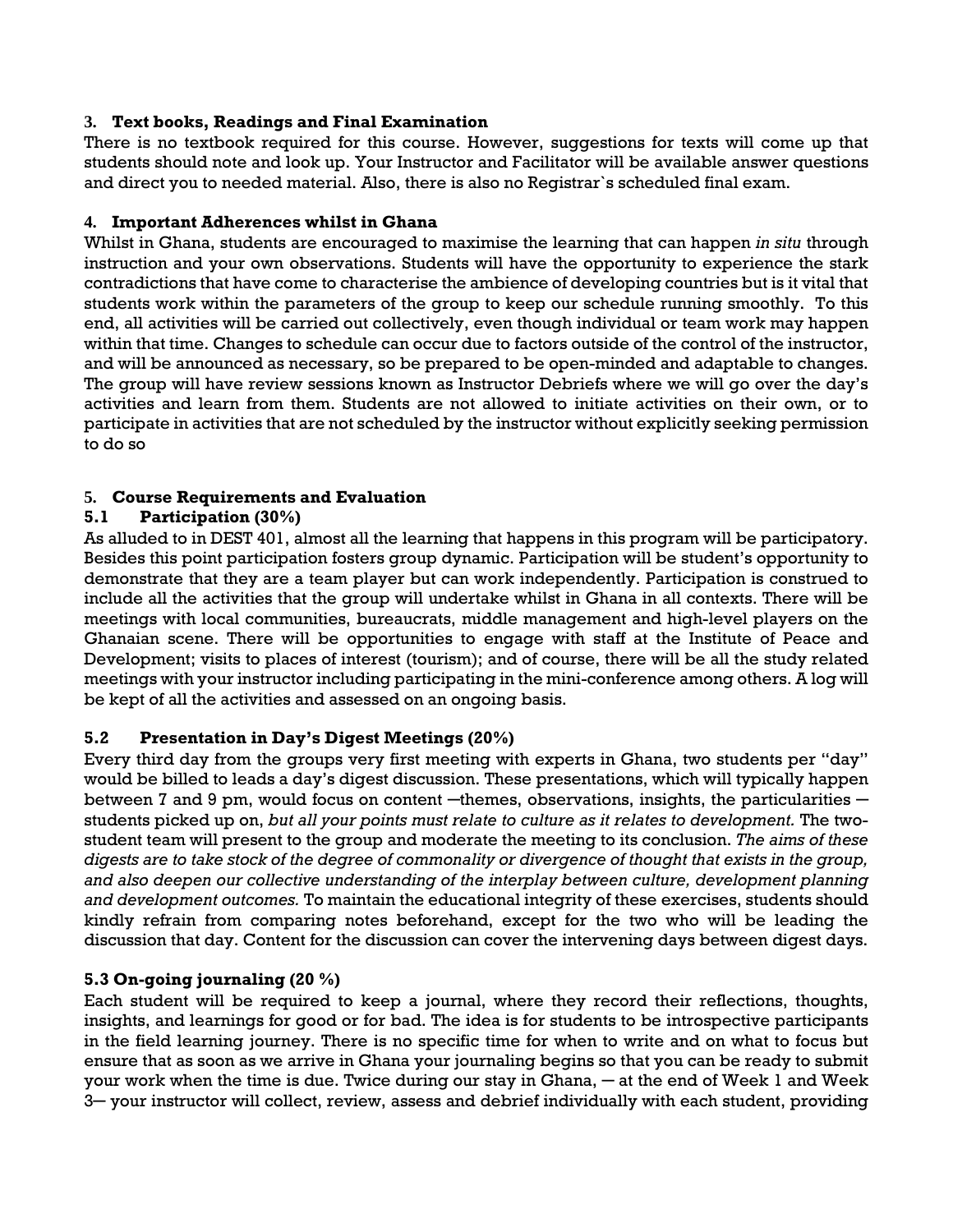feedback on strengths and areas of improvement. The quality of the journal will be assessed by the depth and range of topics a student reflects on, and on the 'rawness' of what they were thinking and feeling as they witnessed whatever resonated with them. *At the end of each entry though, students should reflect on how whatever they journaled about could inform how they position to be a "better professional" in their field.* 

## **5.4 Outline of term paper (30%)**

Following on the topic of interest assignment from DEST 401, students will prepare an outline in ANTH 541 that will guide the development of the term paper that will be due in DEST 501. Two weeks into the program, each student would be required to touch base with me to discuss their idea for the outline before setting it to paper. After the in-person discussion between the instructor and facilitator, each student will submit to the instructor *in point form*, a detailed outline of the topic we have agreed on. This will form the basis of the term paper that will be due upon return to Calgary.

#### **5 Final course grades** will be

#### **Grade Breakdown**

| A+ 100 - 94.9%            | $B + 84.8 - 79.9\%$   | $C+70.8-66.9\%$     | $D+58.8-54.9%$        |
|---------------------------|-----------------------|---------------------|-----------------------|
| $\mathbf{A}$ 94.8 - 89.9% | $\bf{B}$ 79.8 - 74.9% | $C$ 66.8 – 62.9%    | $\bf{D}$ 54.8 – 49.9% |
| A-89.8 - 84.9%            | $B - 74.8 - 70.9\%$   | $C - 62.8 - 58.9\%$ | $F$ 49.8% and below   |

| <b>Grade</b> | <b>Grade Point Value</b> | <b>Description</b>                                                                                                                                    |  |
|--------------|--------------------------|-------------------------------------------------------------------------------------------------------------------------------------------------------|--|
| Ā+           | 4.00                     | Outstanding                                                                                                                                           |  |
| A            | 4.00                     | Excellent-superior performance, showing<br>comprehensive understanding of subject matter                                                              |  |
| A-           | 3.70                     |                                                                                                                                                       |  |
| $B+$         | 3.30                     |                                                                                                                                                       |  |
| B            | 3.00                     | Good - clearly above average performance with<br>knowledge of subject matter generally complete                                                       |  |
| $B-$         | 2.70                     |                                                                                                                                                       |  |
| $C+$         | 2.30                     |                                                                                                                                                       |  |
| $\mathbf C$  | 2.00                     | Satisfactory - basic understanding of the subject matter                                                                                              |  |
| C-           | 1.70                     | Receipt of a grade point average of 1.70 may not be<br>sufficient for promotion or graduation. (See individual<br>undergraduate faculty regulations.) |  |
| $D+$         | 1.30                     |                                                                                                                                                       |  |
| D            | 1.00                     | Minimal pass - marginal performance; generally<br>insufficient preparation for subsequent courses in the<br>same subject                              |  |
| F            | $\Omega$                 | Fail - unsatisfactory performance or failure to meet<br>course requirements                                                                           |  |

## **6 Electronics Policy**

The success of the program is contingent upon students, facilitators and instructor being fully engaged and fully participating to the life of the group through the activities, the meals, and the day to day work. Due to the fact that you will be completing assignments whist in the field, taking notes and probably searching up resources for your papers and presentations, students are allowed to bring their computer; printing facilities will be arranged on the ground. You, however, do not need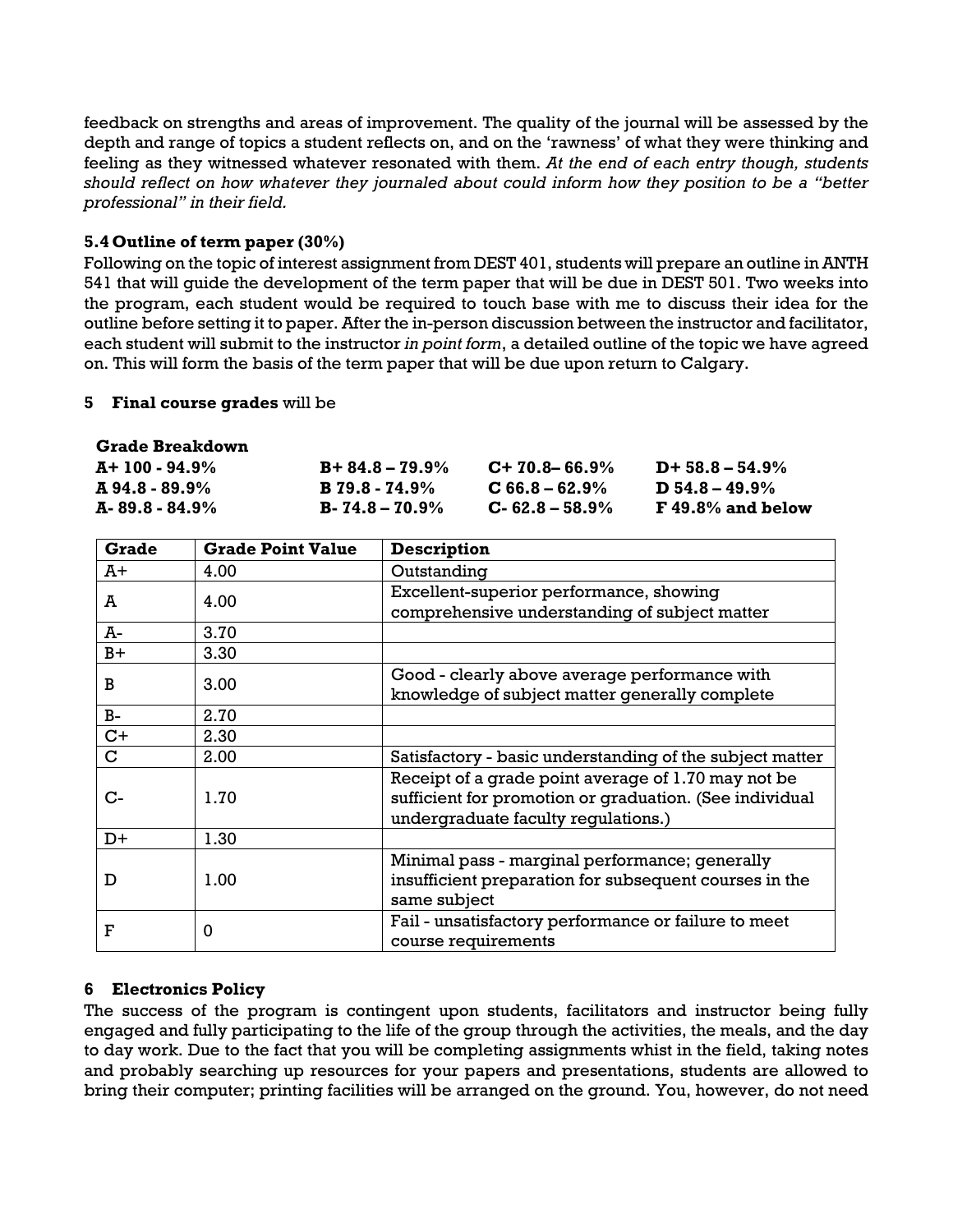to bring the computer with you for every engagement. We will be able to store your computers safely as necessary, when on the ground. You are allowed to bring a tablet for reading. You are also allowed to bring your phone (to take pictures, listen to music and to use in a Wifi zone).

# **7 Academic Accommodations**

Students needing an Accommodation because of a Disability or medical condition should communicate this need to Student Accessibility Services in accordance with the Procedure for Accommodations for Students with Disabilities. Students needing an Accommodation based on a Protected Ground other than Disability, should communicate this need, to me at [ryembila@ucalgary.ca.](mailto:ryembila@ucalgary.ca) For more information please log-on to [http://www.ucalgary.ca/access/accommodations/policy.](http://www.ucalgary.ca/access/accommodations/policy)

## **8 Academic Integrity**

Academic integrity is essential to the pursuit of learning and scholarship in a university, and to ensuring that a degree from the University of Calgary is a strong signal of each student's individual academic achievements. As a result, the University treats cases of cheating and plagiarism very seriously. Non-academic integrity also constitutes an important component of this program. For detailed information on what constitutes academic and non-academic misconduct, please refer to the following link: http://www.ucalgary.ca/pubs/calendar/current/k-2-1.html. All suspected cases of academic and non-academic misconduct will be investigated following procedures outlined in the University Calendar. If you have questions or concerns about what constitutes appropriate academic behavior or appropriate research and citation methods, you are expected to seek out additional information on academic integrity from your instructor or from other institutional resources. Where there is a criminal act involved in plagiarism, cheating or other academic misconduct, e.g., theft (taking another student's paper from their possession, or from the possession of a faculty member without permission), breaking and entering (forcibly entering an office to gain access to papers, grades or records), forgery, personation and conspiracy (impersonating another student by agreement and writing their paper) and other such offences under the Criminal Code of Canada, the University may take legal advice on the appropriate response and, where appropriate, refer the matter to the police, in addition to or in substitution for any action taken under these regulations by the University.

## **9 Teaching Evaluations / USRIS (Universal Student Ratings of Instruction)**

At the University of Calgary, feedback provided by students through the Universal Student Ratings of Instruction (USRI) survey provides valuable information to help with evaluating instruction, enhancing learning and teaching, and selecting courses. Website: [http://www.ucalgary.ca/usri/.](http://www.ucalgary.ca/usri/)

## **10 Writing Across the Curriculum**

Writing skills are not exclusive to English courses and, in fact, should cross all disciplines. The University supports the belief that throughout their University careers, students should be taught how to write well so that when they graduate their writing abilities will be far above the minimal standards required at entrance. Consistent with this belief, students are expected to do a substantial amount of writing in their University courses and, where appropriate, members of faculty can and should use writing and the grading thereof as a factor in the evaluation of student work. The services provided by the Writing Support, part of the Student Success Centre, can be utilized by all undergraduate and graduate students who feel they require further assistance.